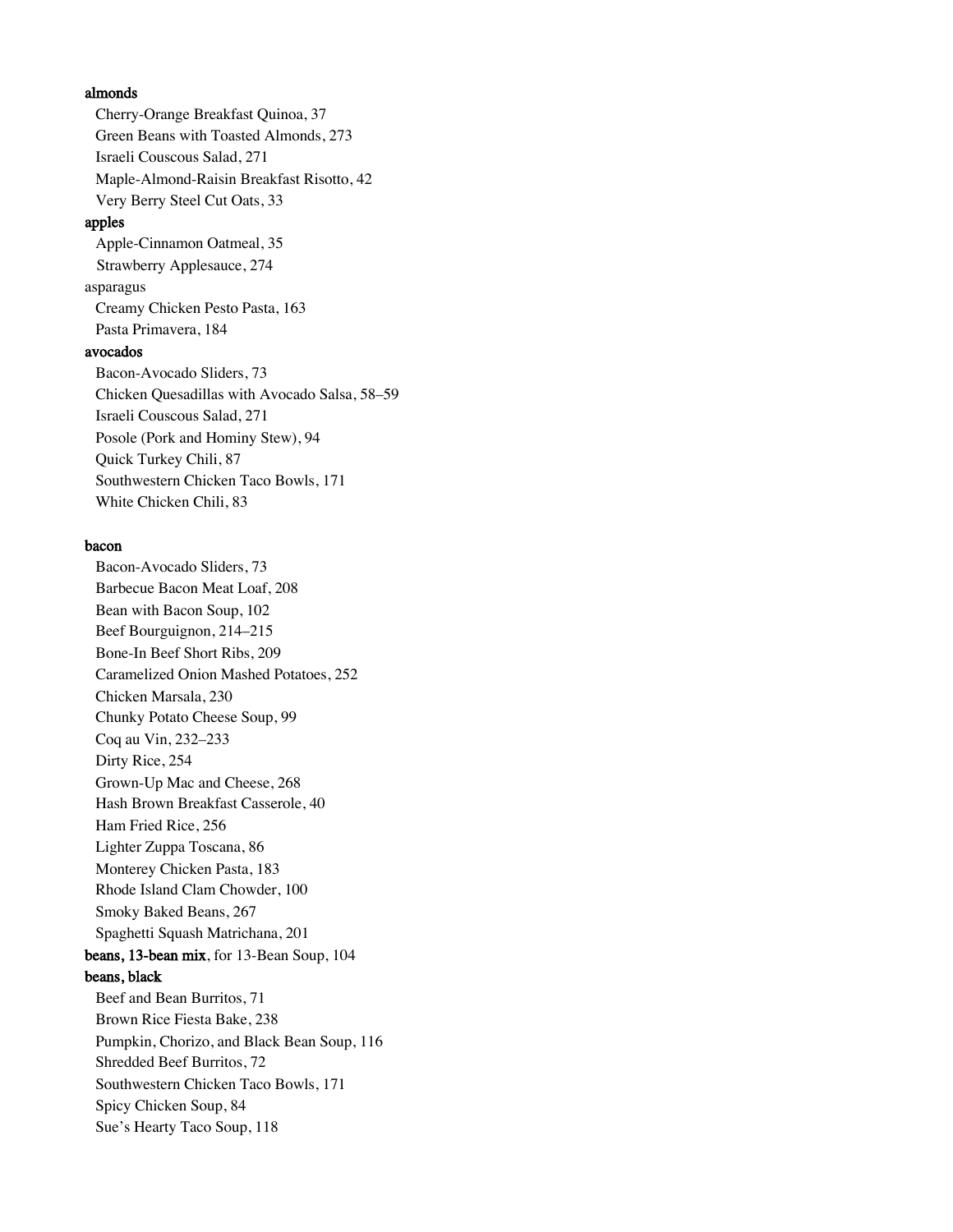beans, garbanzo, for Thai Chicken Rice Bowl, 158 beans, Great Northern Bean with Bacon Soup, 102 Pasta Fagioli, 92 Sausage, Kale, and White Bean Soup, 106 beans, kidney Cabbage Patch Stew, 101 Chili con Carne, 89 Minestrone Soup, 93 Pasta Fagioli, 92 Quick Turkey Chili, 87 Red Beans and Rice, 229 beans, navy Minestrone Soup, 93 Smoky Baked Beans, 267 beans, pinto Refried Beans, 265 Sue's Hearty Taco Soup, 118 beans, red Jazzy New Orleans-Style Red Beans, Rice, and Sausage, 144 Red Beans and Rice, 229 beans, white Minestrone Soup, 93 Sausage, Kale, and White Bean Soup, 106 White Chicken Chili, 83 beef brisket Barbecue Beef Brisket Tacos, 55 Corned Beef and Cabbage, 210 Fork-Tender Beef Brisket, 207 beef chuck roast Beef and Broccoli, 174 Chili con Carne, 89 Hearty Beef and Barley Soup, 91 Home-Style Vegetable Beef Soup, 121 Old-Fashioned Pot Roast with Gravy and Vegetables, 218–219 Shredded Beef Burritos, 72 beef flank steak Carne Asada Tacos, 52 Mongolian Beef, 175 beef, ground Bacon-Avocado Sliders, 73 Barbecue Bacon Meat Loaf, 208 Beef and Bean Burritos, 71 Cabbage Patch Stew, 101 Cheeseburger Macaroni Casserole, 188 Cheeseburger Soup, 110 Game Day Potatoes, 191 Ground Beef Tacos, 54 Italian Wedding Soup, 109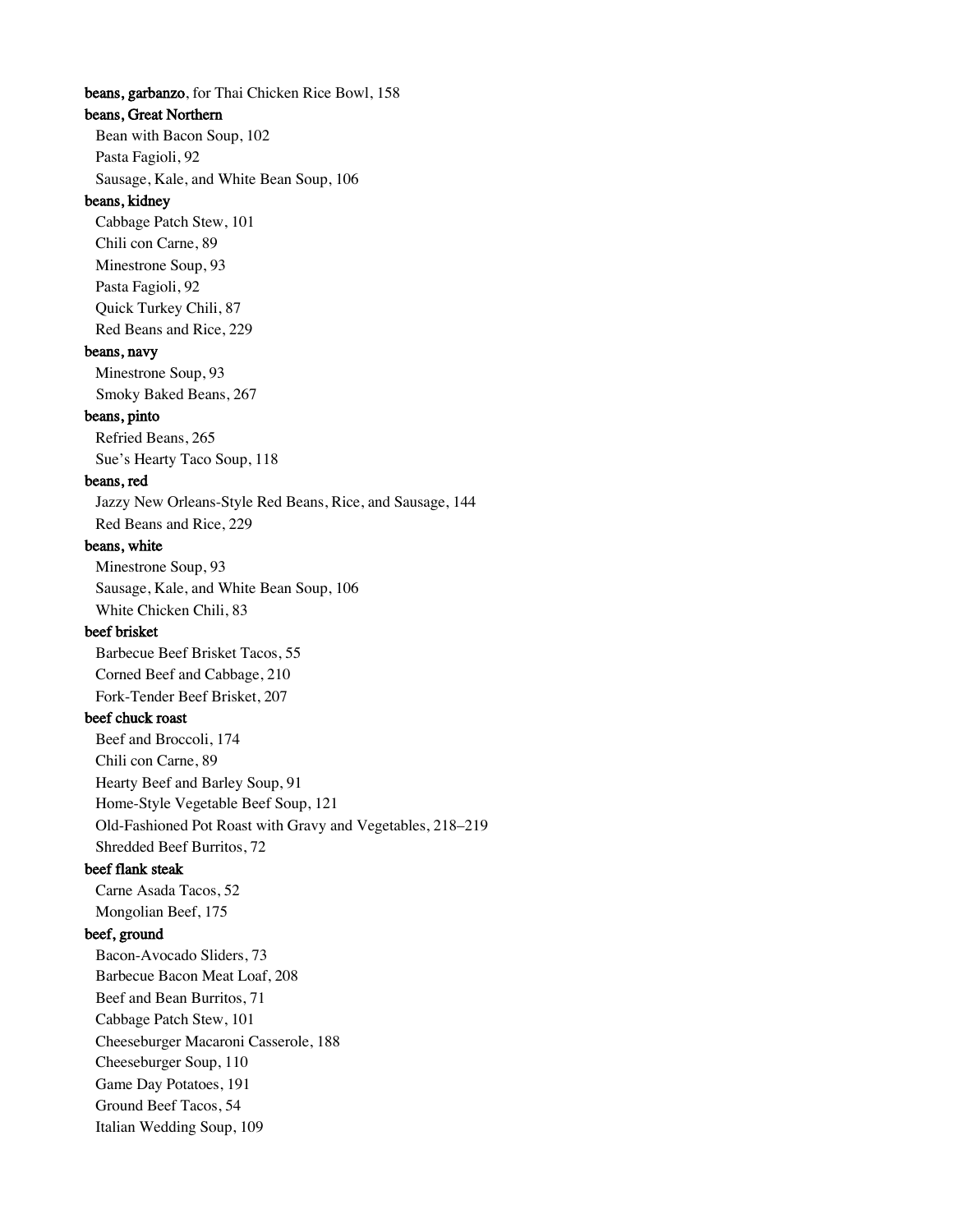Korean Beef Rice Bowl, 203 Pasta Fagioli, 92 Ready-When-You-Are Spaghetti with Ragù, 125 Salisbury Steak with Mushroom Gravy, 211 Shepherd's Pie, 212–213 Stuffed Cabbage Rolls, 216–217 Stuffed Green Pepper Casserole, 178 Sue's Hearty Taco Soup, 118 Sweet-and-Spicy Sloppy Joes, 70 Tamale Pie, 176 beef round steak, for Beef Stroganoff, 206 beef short ribs, for Bone-In Beef Short Ribs, 209 beef sirloin steak Asian Beef, Snow Peas, and Mushrooms, 189 Pepper-Crusted Steak with Parmesan-Garlic Butter, 221 Steak and Cheddar Sandwiches, 76 beef, stew beef, for Beef Bourguignon, 214–215 beef top round roast, for Easy French Dip Sandwiches, 67 beef top round steak, for Round Steak in Mushroom Gravy, 220 beef top sirloin steaks, for Pepper-Crusted Steak with Parmesan-Garlic Butter, 221 bell peppers, green Better-than-Take-Out Sweet-and-Sour Chicken, 140 Chicken Cacciatore, 231 Louisiana Gumbo, 81 Red Beans and Rice, 229 Stuffed Green Pepper Casserole, 178 bell peppers, red Better-than-Take-Out Sweet-and-Sour Chicken, 140 Thai Chicken Rice Bowl, 158 bell peppers, yellow, for Ratatouille Soup, 117 blue cheese Buffalo Chicken Tender Sandwiches with Blue Cheese Sauce, 60 Short-Order Buffalo Wings with Blue Cheese Dip, 136 breads Buttermilk Corn Bread, 261 Cinnamon–Zucchini Bread with Cinnamon Icing, 298 Cranberry-Orange Bread Pudding, 294–295 broccoli Beef and Broccoli, 174 Broccoli Cheese Soup, 96 Creamy Chicken and Broccoli over Rice, 168 Pork Teriyaki Rice Bowls, 146 brownies, as Fudgy Brownies, 293 burritos Beef and Bean Burritos, 71 Shredded Beef Burritos, 72 cabbage

Asian Chicken Noodle Soup, 113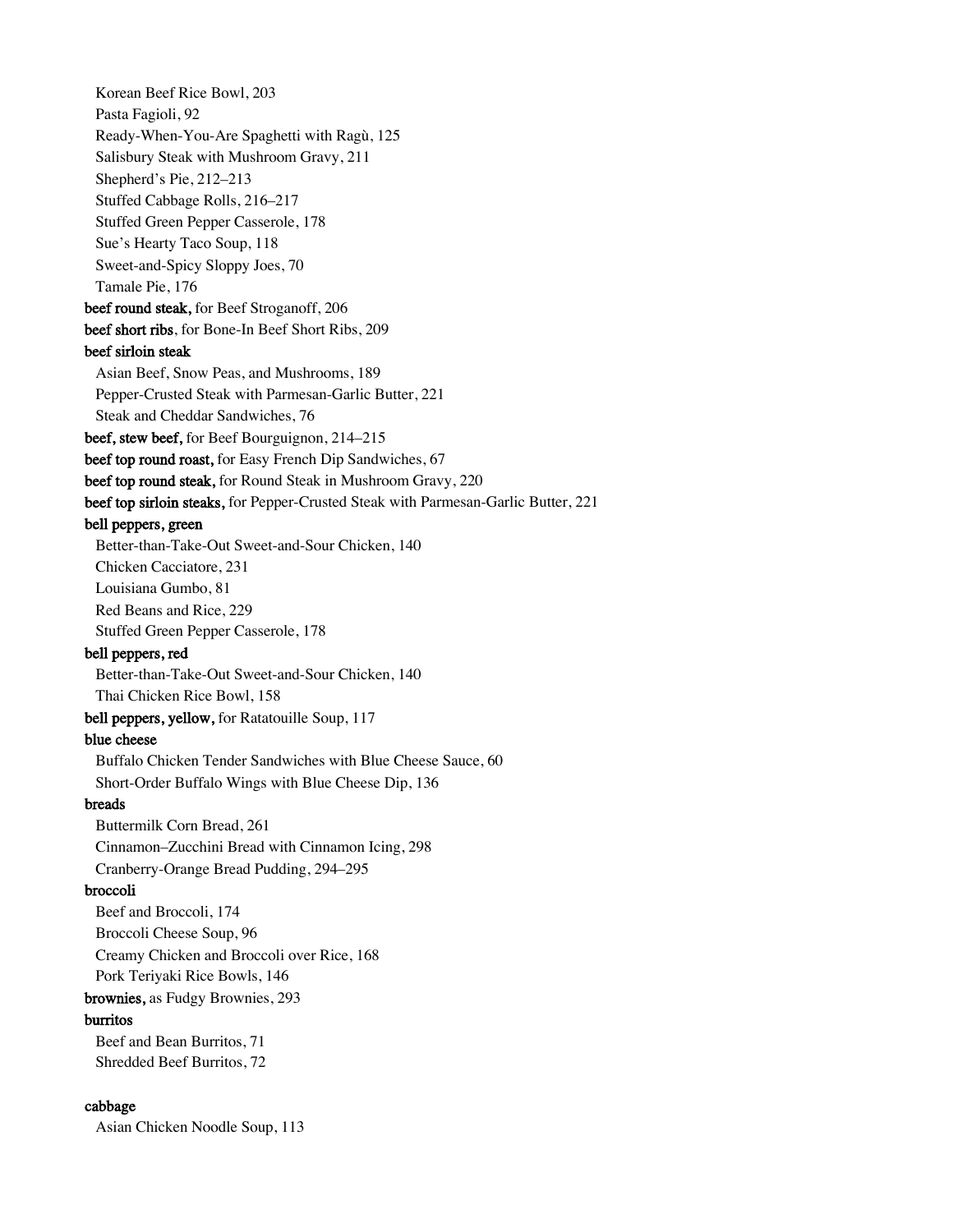Cabbage Patch Stew, 101 Corned Beef and Cabbage, 210 Stuffed Cabbage Rolls, 216–217 cake Carrot Cake Steel Cut Oats, 34 Weeknight Chocolate Cake, 147 cannellini beans Minestrone Soup, 93 White Chicken Chili, 83 cashews, for Cashew Chicken, 193 Cheddar cheese Broccoli Cheese Soup, 96 Brown Rice Fiesta Bake, 238 Cheeseburger Soup, 110 Chicken Tetrazzini, 164–165 Chunky Potato Cheese Soup, 99 Creamy Chicken and Broccoli over Rice, 168 Crustless Ham and Cheese Quiche, 38 Game Day Potatoes, 191 Grand-Slam Ballpark Chili Dogs, 137 Hash Brown Breakfast Casserole, 40 Mexican Breakfast Casserole, 41 Quick-Cooking Chicken and Pierogi Dumplings, 143 Shepherd's Pie, 212–213 Steak and Cheddar Sandwiches, 76 Tamale Pie, 176 Twice-Baked Potatoes, 250 Cheddar Jack cheese, for Caramelized Onion Mashed Potatoes, 252 cheesecake Mini Chocolate Chip Cheesecakes, 290 Peanut Butter Cup Cheesecake, 284–285 Strawberry Cheesecake with Oreo Cookie Crust, 286–287 Triple Chocolate Cheesecake, 288–289 Vanilla Lover's Cheesecake, 282–283 cherries, for Cherry-Orange Breakfast Quinoa, 37 chicken breasts Better-than-Take-Out Sweet-and-Sour Chicken, 140 Bruschetta Chicken, 172 Cashew Chicken, 193 Cheesy Baked Chicken Taquitos, 57 Cheesy Salsa-Lime Chicken, 129 Chicken and Gnocchi Soup, 82 Chicken Cacciatore, 231 Chicken Cordon Bleu "Bake," 155 Chicken Enchilada Pasta, 156 Chicken Fettuccine Alfredo, 195 Chicken Lo Mein, 192 Chicken Quesadillas with Avocado Salsa, 58–59 Chicken Salad Sandwiches, 61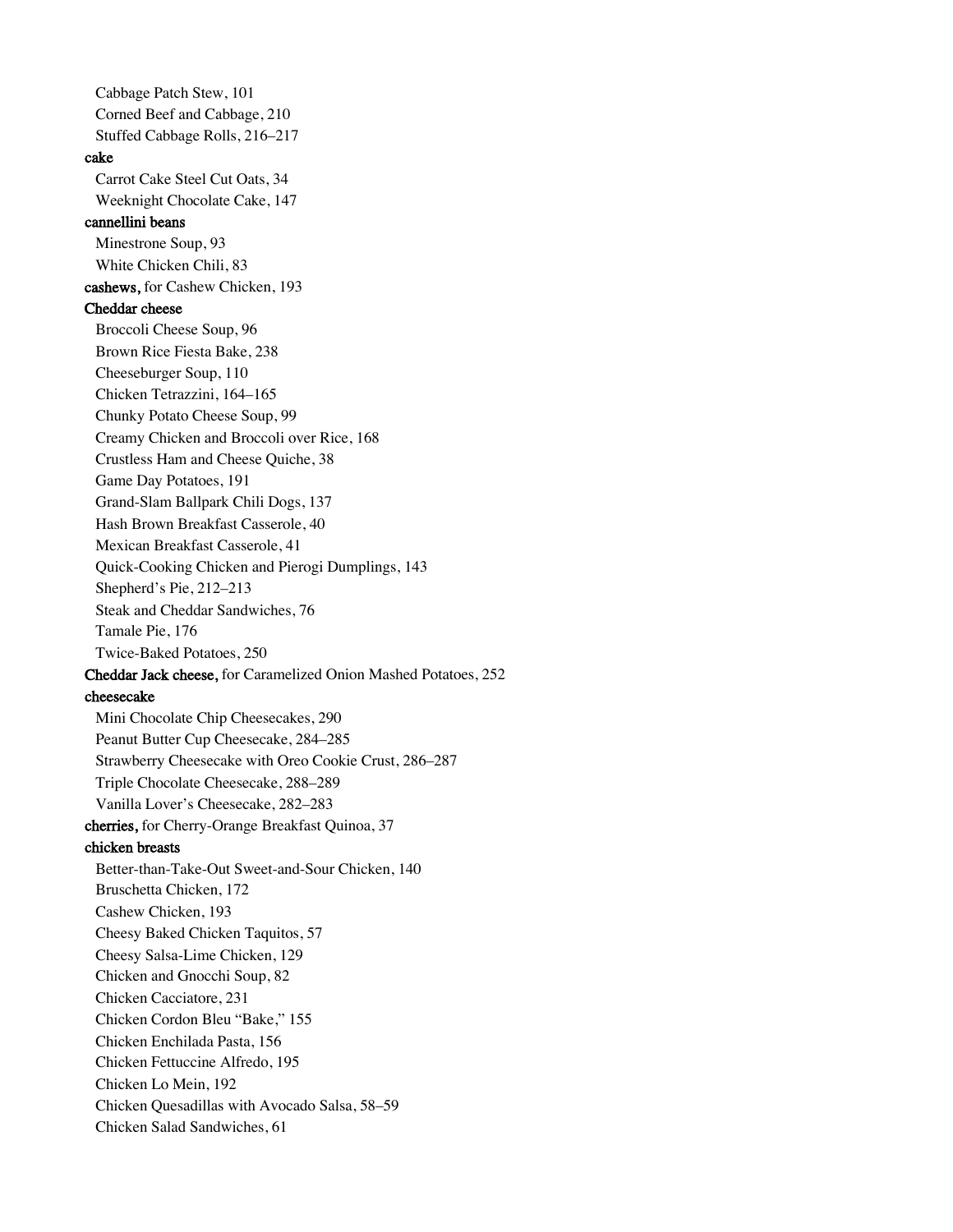Chicken Tetrazzini, 164–165 Chicken Tikka Masala and Rice, 142 Creamy Chicken and Broccoli over Rice, 168 Creamy Chicken and Wild Rice Soup, 80 Creamy Chicken Pesto Pasta, 163 Easy Peasy Chicken Potpie, 150 Honey-Sesame Chicken, 160 Kung Pao Chicken, 194 Lemon Chicken Scaloppini, 196 Lemon-Rosemary Chicken, 170 Louisiana Gumbo, 81 Marinara Chicken with Melted Mozzarella, 169 Monterey Chicken Pasta, 183 Quick-Cooking Chicken and Pierogi Dumplings, 143 San Francisco Treat Chicken, 128 Shredded Barbecue Chicken Sandwiches, 64 Shredded Chicken Taco Filling, 49 Southwestern Chicken Taco Bowls, 171 Spicy-Cheesy Chicken Spaghetti, 197 Spicy Chicken Soup, 84 Spicy Orange Chicken, 161 Thai Chicken Rice Bowl, 158 Tuscan Garlic Chicken Fettuccine, 198 chicken, diced Butternut Squash Soup with Chicken and Orzo, 85 Chicken Noodle Soup with Homemade Chicken Stock, 114–115

White Chicken Chili, 83

# chicken, ground

Asian Chicken Lettuce Wraps, 46 Lighter Zuppa Toscana, 86

# chicken legs

Barbecue Chicken Legs, 131 Chicken Noodle Soup with Homemade Chicken Stock, 114–115 chicken livers, for Dirty Rice, 254

chicken sausage, for Lighter Zuppa Toscana, 86

# chicken tenders

Asian Chicken Noodle Soup, 113 Buffalo Chicken Tender Sandwiches with Blue Cheese Sauce, 60 Tropical Teriyaki Chicken Wraps, 62–63

# chicken thighs

Braised Chicken and Mushrooms with Creamy Polenta, 152–153 Braised Paprika Chicken, 167 Chicken Marsala, 230 Coq au Vin, 232–233 Country-Style French Chicken Stew, 105 Indian Butter Chicken, 162 Thai Chicken Thighs, 157 chicken, whole Lemon Thyme-"Roasted" Chicken, 234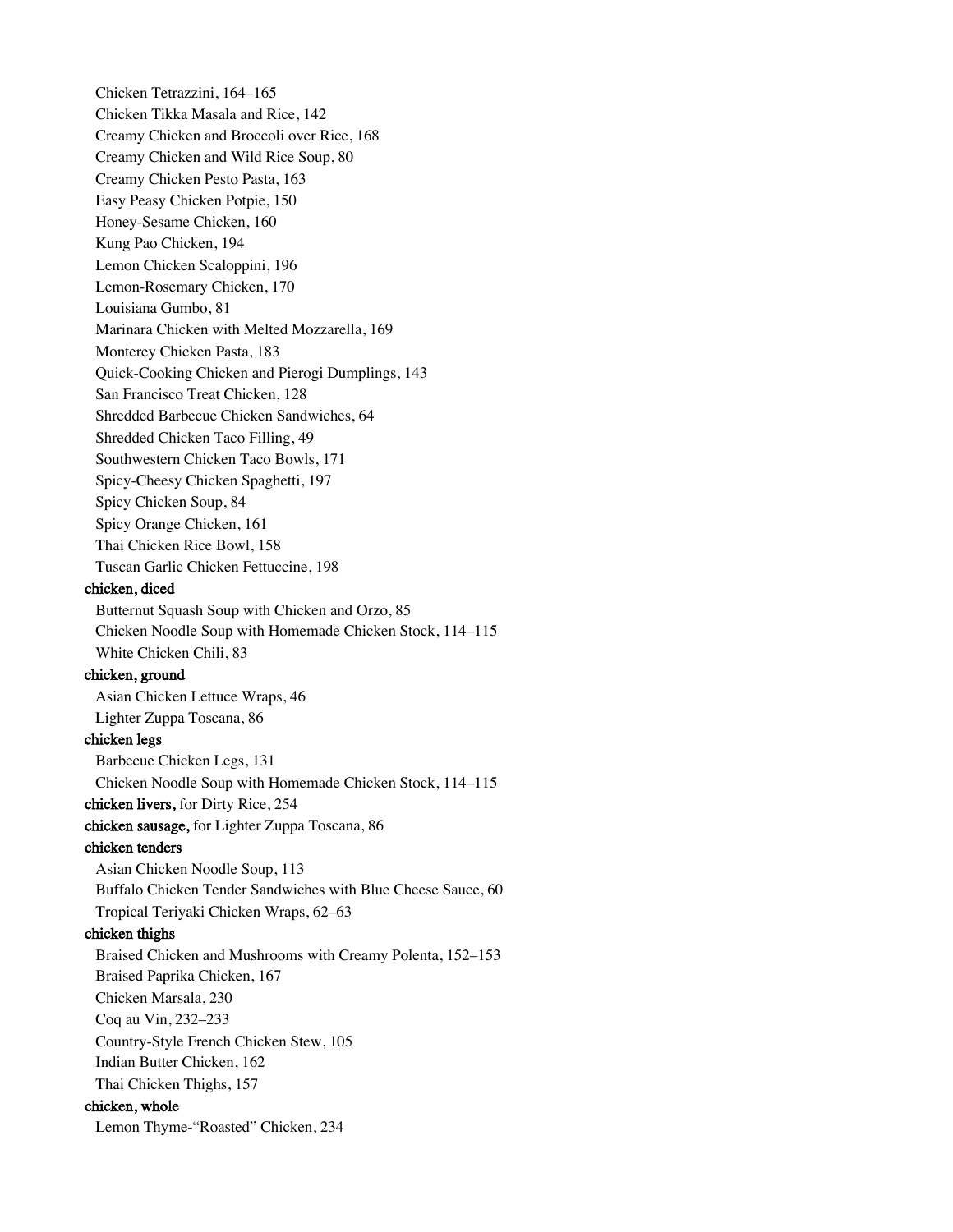Shortcut Homemade Chicken Noodle Soup, 132–133 chicken wings Chicken Noodle Soup with Homemade Chicken Stock, 114–115 Short-Order Buffalo Wings with Blue Cheese Dip, 136 chickpeas, for Thai Chicken Rice Bowl, 158 chili Chili con Carne, 89 Grand-Slam Ballpark Chili Dogs, 137 Quick Turkey Chili, 87 White Chicken Chili, 83 chocolate Chocolate Pots de Crème, 292 Fudgy Brownies, 293 Mini Chocolate Chip Cheesecakes, 290 Peanut Butter Cup Cheesecake, 284–285 Triple Chocolate Cheesecake, 288–289 Weeknight Chocolate Cake, 147 clams Linguine and Clam Sauce, 181 Rhode Island Clam Chowder, 100 coconut, for Coconut, Mango, and Brown Rice Pudding, 297 cod, for Fish en Papillote, 241 Colby Jack cheese Cheeseburger Macaroni Casserole, 188 Cheesy Baked Chicken Taquitos, 57 couscous, for Israeli Couscous Salad, 271 cranberries Cranberry-Orange Bread Pudding, 294–295 Israeli Couscous Salad, 271 Very Berry Steel Cut Oats, 33 cream cheese Cheesy Baked Chicken Taquitos, 57 Chunky Potato Cheese Soup, 99 Creamy Chicken and Broccoli over Rice, 168 Creamy Chicken and Wild Rice Soup, 80 Creamy Chicken Pesto Pasta, 163 Creamy Sausage Tortellini, 179 Mini Chocolate Chip Cheesecakes, 290 Peanut Butter Cup Cheesecake, 284–285 Spicy-Cheesy Chicken Spaghetti, 197 Strawberry Cheesecake with Oreo Cookie Crust, 286–287 Triple Chocolate Cheesecake, 288–289 Vanilla Lover's Cheesecake, 282–283 custard, for Crème Brûlée, 291

# egg noodles

Beef Stroganoff, 206 Braised Paprika Chicken, 167 Chicken Noodle Soup with Homemade Chicken Stock, 114–115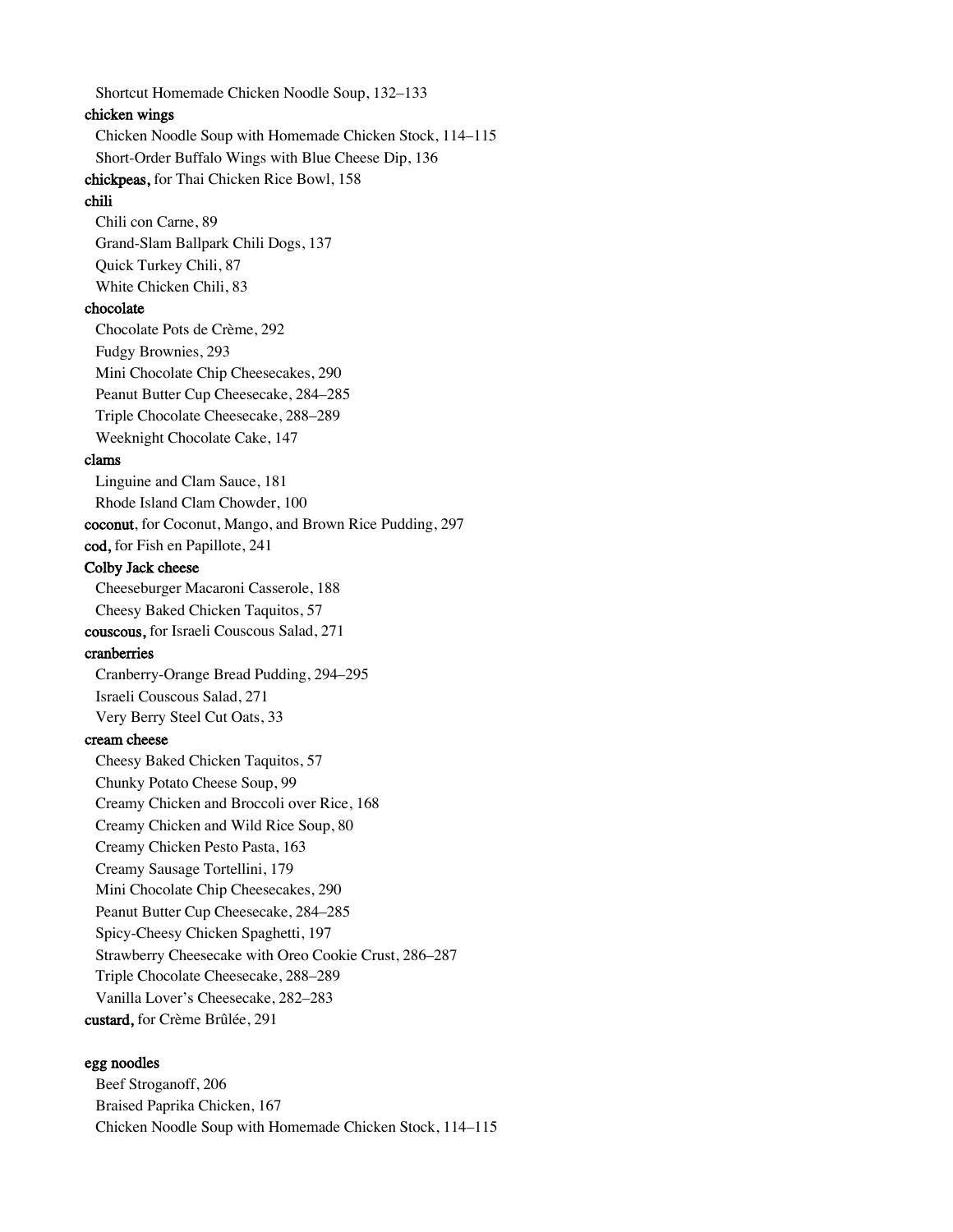Round Steak in Mushroom Gravy, 220 Shortcut Homemade Chicken Noodle Soup, 132–133

# eggplant

Eggplant Lasagna Rolls, 237 Ratatouille Soup, 117

#### eggs

Egg Salad Sandwiches, 69 Parmesan, Spinach, and Tomato Egg Muffins, 43

# electric pressure cookers

advantages of, 11 brands of, 12–13 buttons, 14 equipment, 19–21 initial walk-through, 14–15 parts of, 13 pointers, 21–25 pressure release, 16–17 recipe conversion, 25–27 sautéing and, 18–19 terminology, 16–19 testing, 14–15 troubleshooting, 27–29 endive, for Italian Wedding Soup, 109

gnocchi, for Chicken and Gnocchi Soup, 82 green beans Green Beans with Toasted Almonds, 273 Minestrone Soup, 93

Gruyère cheese, for Grown-Up Mac and Cheese, 268

#### ham

Chicken Cordon Bleu "Bake," 155 Crustless Ham and Cheese Quiche, 38 Cuban Sandwiches, 74 Ham and Split Pea Soup, 120 Ham Fried Rice, 256 heating, 228 13-Bean Soup, 104 hominy, for Posole (Pork and Hominy Stew), 94 hot dogs, for Grand-Slam Ballpark Chili Dogs, 137

#### jalapeño peppers

Carnitas Street Tacos, 50–51 Dirty Rice, 254 Indian Butter Chicken, 162 Tropical Teriyaki Chicken Wraps, 62–63

kale, for Sausage, Kale, and White Bean Soup, 106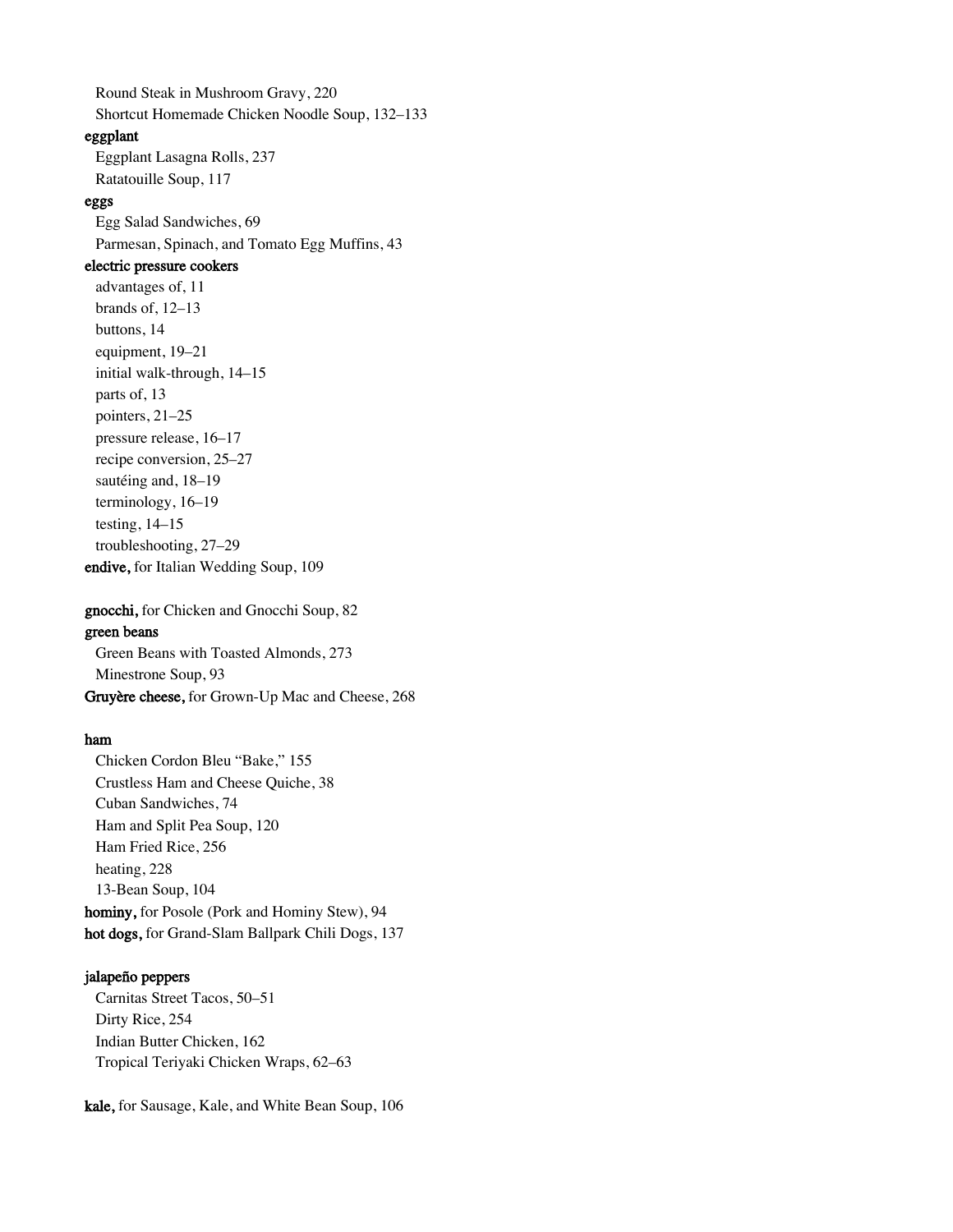lasagna Eggplant Lasagna Rolls, 237 Three-Cheese Lasagna, 240 lentils, red, for Creamy Red Lentil Soup, 103 macaroni Blue Box Mac and Cheese, 138 Cheeseburger Macaroni Casserole, 188 Grown-Up Mac and Cheese, 268 mango, for Coconut, Mango, and Brown Rice Pudding, 297 meatballs Anytime Spaghetti and Meatballs, 126 Italian Wedding Soup, 109 Presto Italian Meatball Sandwiches, 139 meat loaf, for Barbecue Bacon Meat Loaf, 208 Mexican cheese Chicken Enchilada Pasta, 156 Spicy-Cheesy Chicken Spaghetti, 197 Sweet Pork Tostadas, 48 Monterey Jack cheese Beef and Bean Burritos, 71 Cheesy Potatoes au Gratin, 246 Chicken Quesadillas with Avocado Salsa, 58–59 Monterey Chicken Pasta, 183 Refried Beans, 265 mozzarella cheese "Baked" Cheese Ravioli, 124 Cheesy Salsa-Lime Chicken, 129 Eggplant Lasagna Rolls, 237 Marinara Chicken with Melted Mozzarella, 169 Pepperoni Pizza Pasta, 185 Presto Italian Meatball Sandwiches, 139 Stuffed Green Pepper Casserole, 178 Three-Cheese Lasagna, 240 muffins, as Parmesan, Spinach, and Tomato Egg Muffins, 43 mushrooms Asian Beef, Snow Peas, and Mushrooms, 189 Asian Chicken Noodle Soup, 113 Beef Bourguignon, 214–215 Beef Stroganoff, 206 Braised Chicken and Mushrooms with Creamy Polenta, 152–153 Chicken Cacciatore, 231 Chicken Marsala, 230 Coq au Vin, 232–233 Creamy Golden Mushroom Soup, 119 Easy Moo Shu Pork, 77 Easy Pork Chops in Mushroom Gravy, 145 Fork-Tender Pork Chops in Homemade Mushroom Gravy, 226

lamb, ground, for Shepherd's Pie, 212–213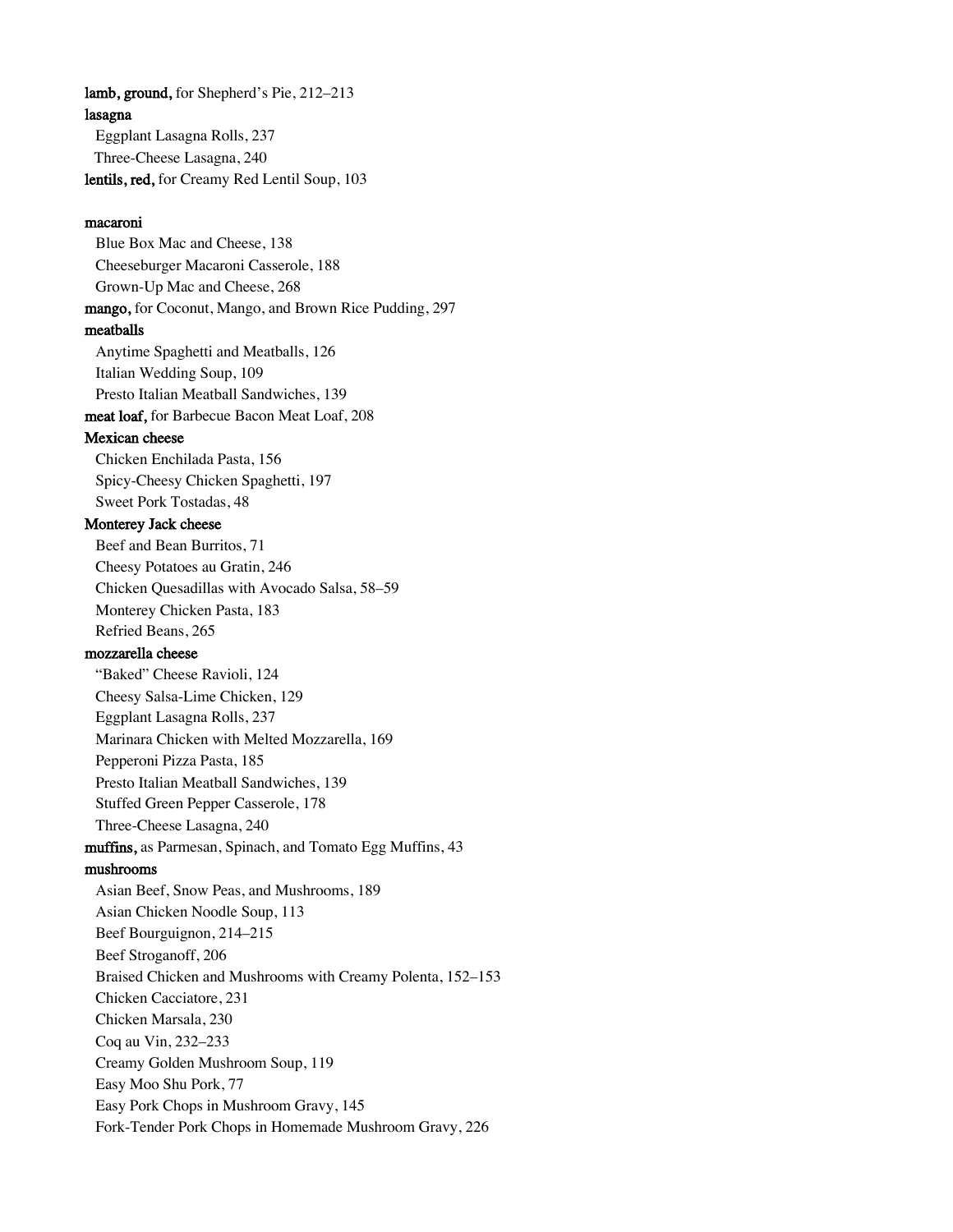Pepperoni Pizza Pasta, 185 Round Steak in Mushroom Gravy, 220 Salisbury Steak with Mushroom Gravy, 211

#### oats

Apple-Cinnamon Oatmeal, 35 Carrot Cake Steel Cut Oats, 34 Oatmeal for One, 36 Very Berry Steel Cut Oats, 33 orange marmalade Pot Stickers with Spicy Orange Dipping Sauce, 135 Spicy Orange Chicken, 161 orzo, for Butternut Squash Soup with Chicken and Orzo, 85

#### Parmesan cheese

Anytime Spaghetti and Meatballs, 126 "Baked" Cheese Ravioli, 124 Barbecue Bacon Meat Loaf, 208 Braised Chicken and Mushrooms with Creamy Polenta, 152–153 Bruschetta Chicken, 172 Chicken Cacciatore, 231 Chicken Cordon Bleu "Bake," 155 Chicken Fettuccine Alfredo, 195 Chicken Tetrazzini, 164–165 Classic Risotto, 264 Creamy Chicken Pesto Pasta, 163 Crustless Ham and Cheese Quiche, 38 Eggplant Lasagna Rolls, 237 Garden Fresh Tomato, Basil, and Parmesan Soup, 98 Italian Sausage and Spinach Risotto, 186 Italian Wedding Soup, 109 Lighter Zuppa Toscana, 86 Linguine and Clam Sauce, 181 Minestrone Soup, 93 Parmesan, Spinach, and Tomato Egg Muffins, 43 Pasta Primavera, 184 Penne and Quick Homemade Marinara Sauce, 200 Pepper-Crusted Steak with Parmesan-Garlic Butter, 221 Pepperoni Pizza Pasta, 185 Ready-When-You-Are Spaghetti with Ragù, 125 Sausage, Kale, and White Bean Soup, 106 Three-Cheese Lasagna, 240 Tuscan Garlic Chicken Fettuccine, 198 pasta, acini de pepe, for Italian Wedding Soup, 109 pasta, angel hair, for Lemon Chicken Scaloppini, 196 pasta, bow tie Bow Tie Pasta with Sausage, 182 Pasta Primavera, 184 pasta, ditalini, for Pasta Fagioli, 92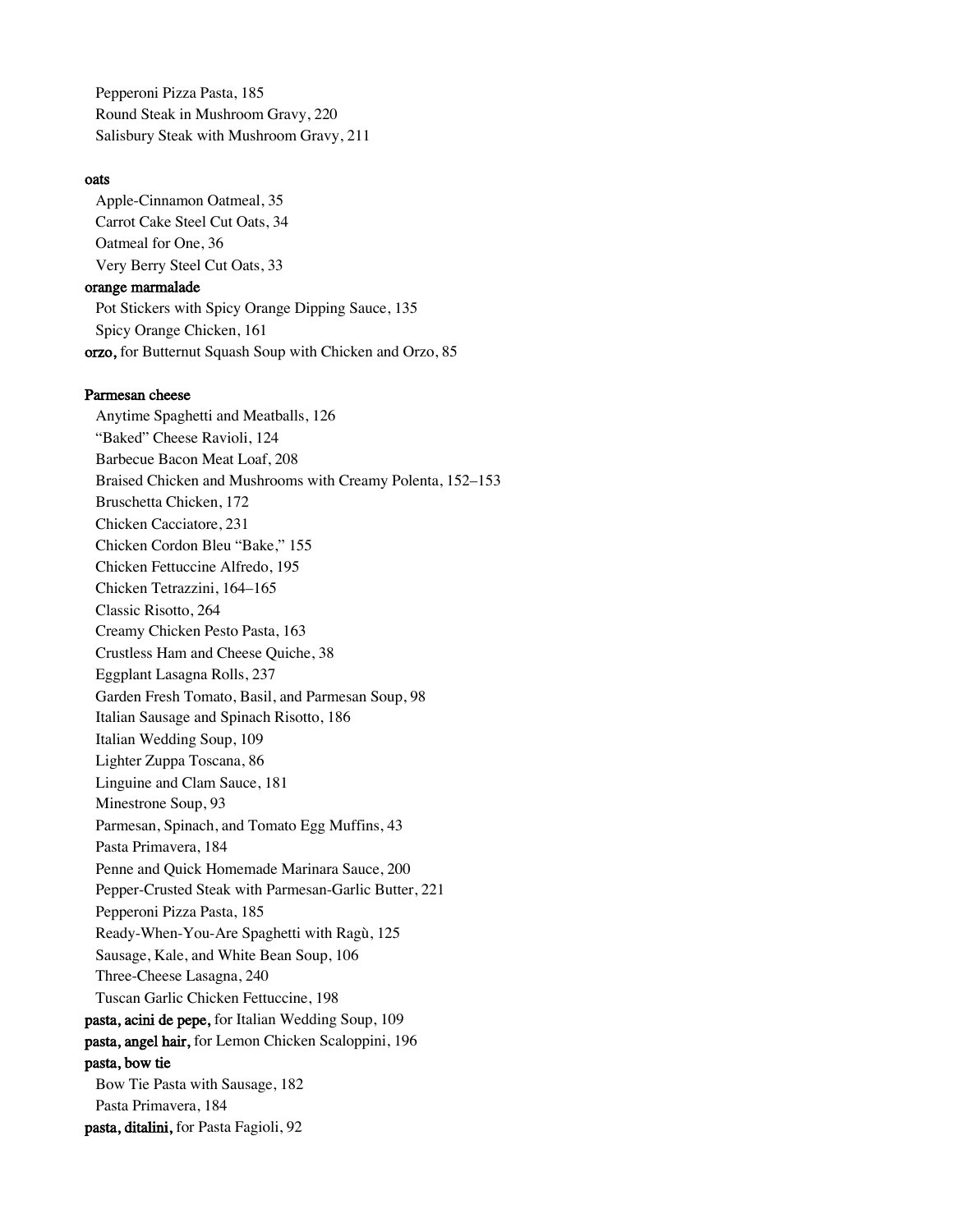pasta, fettuccine Chicken Fettuccine Alfredo, 195 Tuscan Garlic Chicken Fettuccine, 198 pasta, fusilli, for Monterey Chicken Pasta, 183 pasta, lasagna, for Three-Cheese Lasagna, 240 pasta, linguine, for Linguine and Clam Sauce, 181 pasta, penne, for Penne and Quick Homemade Marinara Sauce, 200 pasta, ravioli, "Baked" Cheese Ravioli, 124 pasta, rotini Chicken Enchilada Pasta, 156 Chicken Tetrazzini, 164–165 Creamy Chicken Pesto Pasta, 163 pasta, shell Minestrone Soup, 93 Pepperoni Pizza Pasta, 185 pasta, spaghetti Anytime Spaghetti and Meatballs, 126 Chicken Lo Mein, 192 Lemon Chicken Scaloppini, 196 Ready-When-You-Are Spaghetti with Ragù, 125 pasta, tortellini, for Creamy Sausage Tortellini, 179 peanuts Easy Moo Shu Pork, 77 Kung Pao Chicken, 194 Peanut Butter Cup Cheesecake, 284–285 Thai Chicken Thighs, 157 pecans Chicken Salad Sandwiches, 61 Cinnamon–Zucchini Bread with Cinnamon Icing, 298 Just Right Pumpkin Pie, 279 pepperoni, for Pepperoni Pizza Pasta, 185 pies Easy Peasy Chicken Potpie, 150 Just Right Pumpkin Pie, 279 Key Lime Pie, 278 Mini Creamy Lemon Pies, 281 Shepherd's Pie, 212–213 Tamale Pie, 176 pierogies, for Quick-Cooking Chicken and Pierogi Dumplings, 143 pineapple Better-than-Take-Out Sweet-and-Sour Chicken, 140 Country-Style Sweet-and-Sour Pork Ribs, 224 Tropical Teriyaki Chicken Wraps, 62–63 pine nuts, for Sun-Dried Tomato and Spinach Rice Pilaf, 263 polenta, as Braised Chicken and Mushrooms with Creamy Polenta, 152–153 pork baby back ribs, as Melt-in-Your-Mouth Baby Back Ribs, 223 pork chops Easy Moo Shu Pork, 77 Easy Pork Chops in Mushroom Gravy, 145 Fork-Tender Pork Chops in Homemade Mushroom Gravy, 226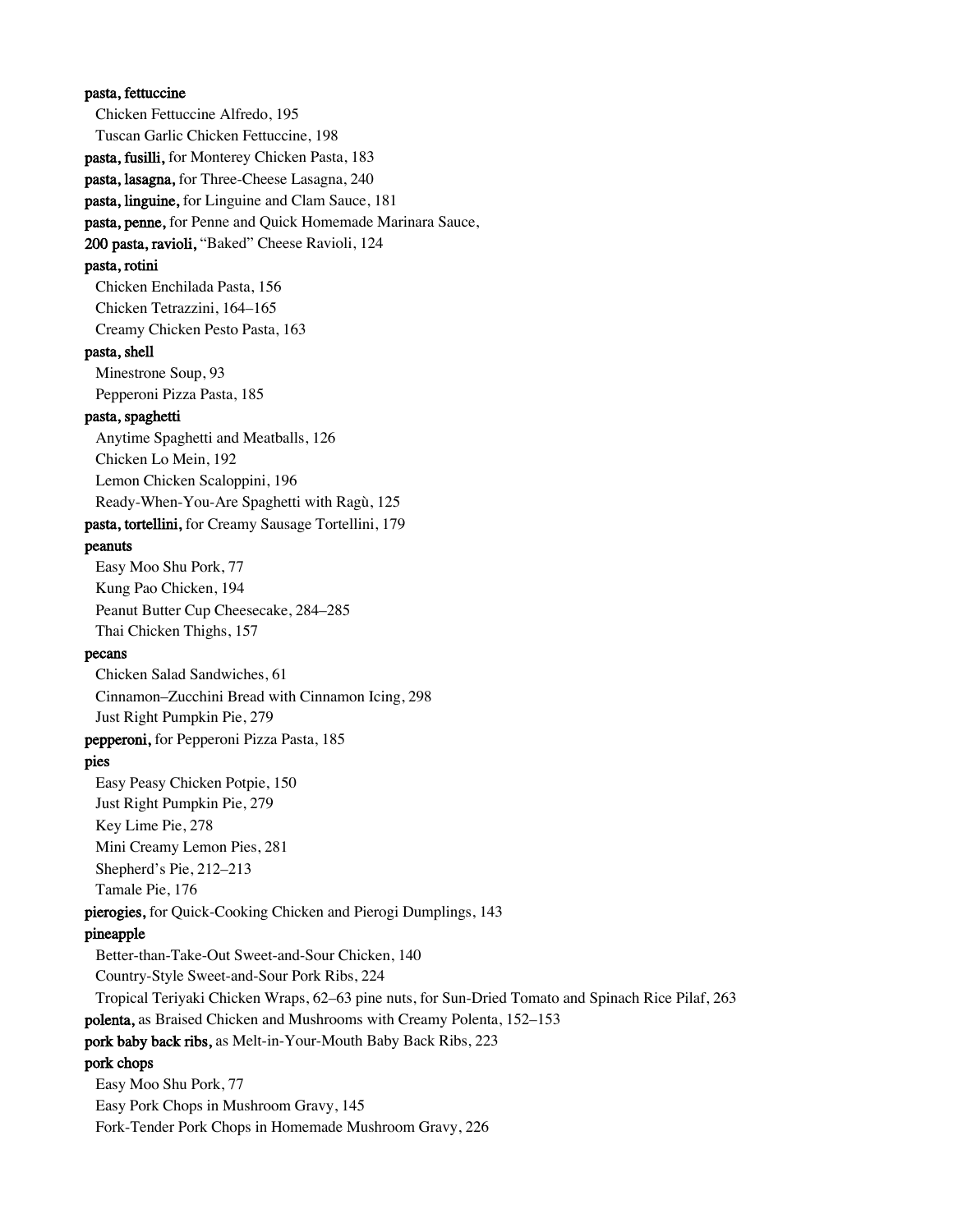#### pork country-style ribs, as Country-Style Sweet-and-Sour Pork Ribs, 224

#### pork, ground

Dirty Rice, 254 Italian Wedding Soup, 109

# pork loin

Easy Moo Shu Pork, 77 Pork Loin Roast, 225

#### pork shoulder

Carnitas Street Tacos, 50–51 Chile Verde, 243 Cuban Sandwiches, 74 Greek Tacos, 53 Posole (Pork and Hominy Stew), 94 Sweet Pork Tostadas, 48 Three-Ingredient Pulled Pork, 66

#### pork tenderloin

Pork Teriyaki Rice Bowls, 146 Sweet Teriyaki Pork Tenderloin, 202

#### potatoes, red

Corned Beef and Cabbage, 210 Country-Style French Chicken Stew, 105 Garlic and Parsley Red Potatoes, 251 Old-Fashioned Pot Roast with Gravy and Vegetables, 218–219 Rhode Island Clam Chowder, 100 potatoes, russet All-American Beef Stew, 90

Bone-In Beef Short Ribs, 209

Caramelized Onion Mashed Potatoes, 252

Cheeseburger Soup, 110

Cheesy Potatoes au Gratin, 246

Chicken and Gnocchi Soup, 82

Chicken Cordon Bleu "Bake," 155

Chunky Potato Cheese Soup, 99 Creamy Mashed Potatoes, 248

Easy Peasy Chicken Potpie, 150

Game Day Potatoes, 191

Hash Brown Breakfast Casserole, 40

Home-Style Vegetable Beef Soup, 121

Lighter Zuppa Toscana, 86

Loaded "Baked" Potatoes, 249

No-Slice Au Gratin Potatoes, 134

Old-Fashioned Potato Salad, 247

Peppered Boneless Turkey Breast and "Baked" Potatoes, 236

Quick-Cooking Chicken and Pierogi Dumplings, 143

Shepherd's Pie, 212–213

Twice-Baked Potatoes, 250

potatoes, sweet, as Parslied Sweet Potatoes, 253

pot roast, as Old-Fashioned Pot Roast with Gravy and Vegetables, 218–219

pot stickers, as Pot Stickers with Spicy Orange Dipping Sauce, 135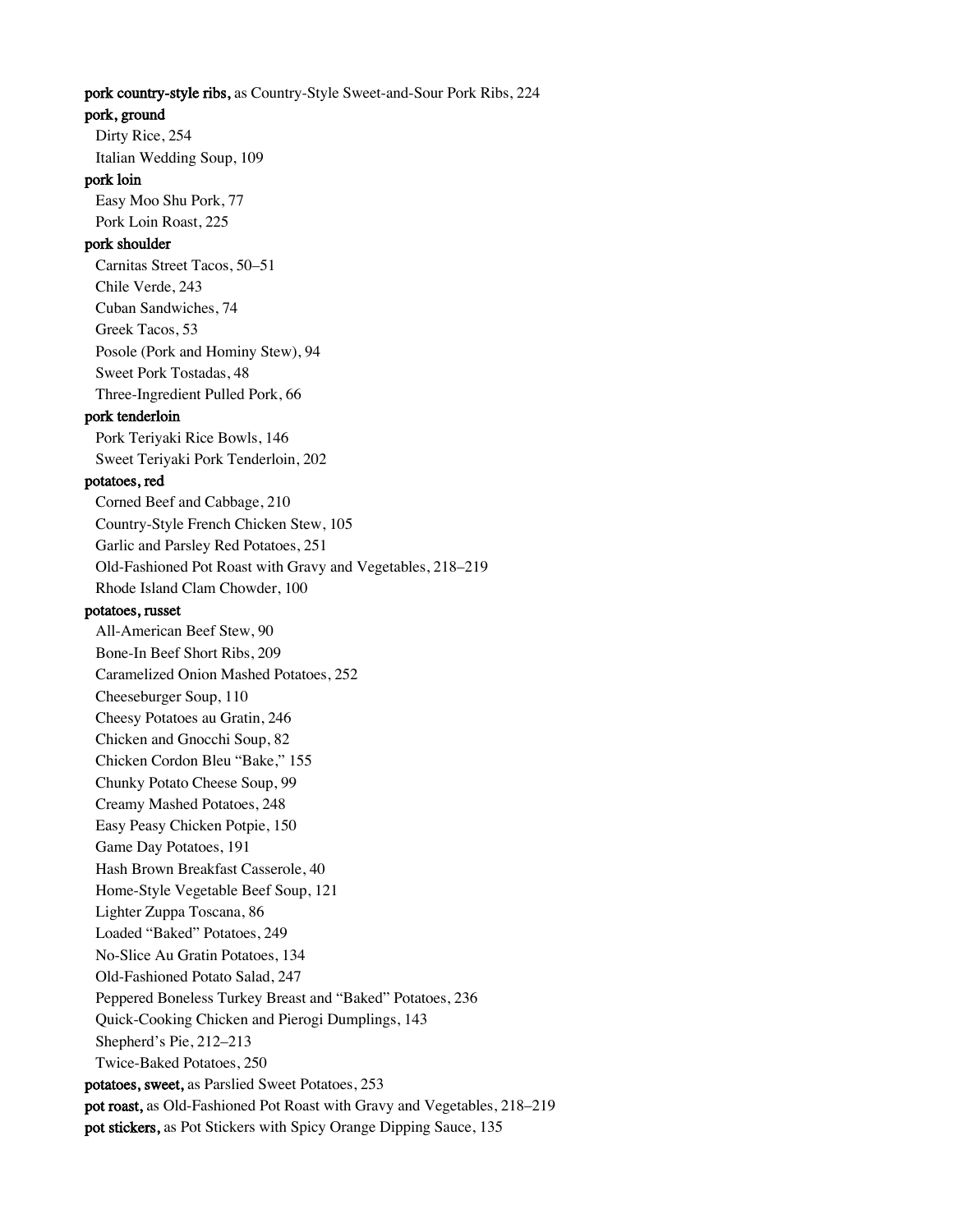provolone cheese, for Easy French Dip Sandwiches, 67

# pudding

Coconut, Mango, and Brown Rice Pudding, 297 Cranberry-Orange Bread Pudding, 294–295 Dangerously Delicious Rice Pudding, 296

#### pumpkin purée

Just Right Pumpkin Pie, 279 Pumpkin, Chorizo, and Black Bean Soup, 116

#### quesadillas, as Chicken Quesadillas with Avocado Salsa, 58–59

#### queso fresco

Carne Asada Tacos, 52 Carnitas Street Tacos, 50–51 Mexican Breakfast Casserole, 41

# quiche

Crustless Ham and Cheese Quiche, 38 Parmesan, Spinach, and Tomato Egg Muffins, 43 quinoa, for Cherry-Orange Breakfast Quinoa, 37

### raisins

Carrot Cake Steel Cut Oats, 34 Dangerously Delicious Rice Pudding, 296 Maple-Almond-Raisin Breakfast Risotto, 42 ramen noodles, for Asian Chicken Noodle Soup, 113 ribs Bone-In Beef Short Ribs, 209 Country-Style Sweet-and-Sour Pork Ribs, 224 Melt-in-Your-Mouth Baby Back Ribs, 223 rice Asian Chicken Lettuce Wraps, 46 Beef and Bean Burritos, 71 Beef and Broccoli, 174 Better-than-Take-Out Sweet-and-Sour Chicken, 140 Brown Rice, 260 Brown Rice Fiesta Bake, 238 Cashew Chicken, 193 Chicken Tikka Masala and Rice, 142 Cilantro-Lime Rice, 255 Classic Mexican Rice, 259 Classic Risotto, 264 Coconut, Mango, and Brown Rice Pudding, 297 Creamy Chicken and Broccoli over Rice, 168 Creamy Chicken and Wild Rice Soup, 80 Dangerously Delicious Rice Pudding, 296 Dirty Rice, 254 Ham Fried Rice, 256 Honey-Sesame Chicken, 160 Indian Butter Chicken, 162

Italian Sausage and Spinach Risotto, 186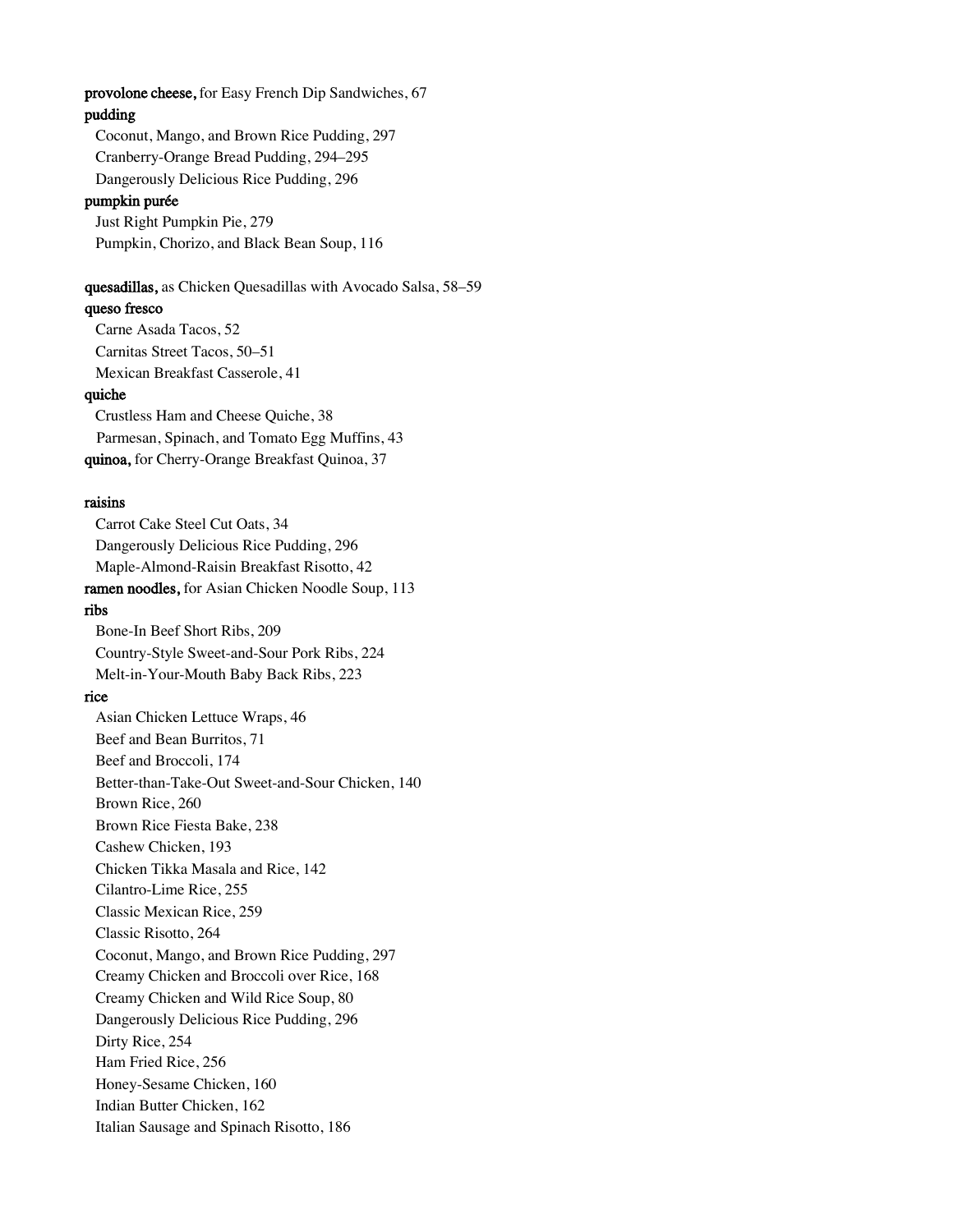Jazzy New Orleans-Style Red Beans, Rice, and Sausage, 144 Korean Beef Rice Bowl, 203 Kung Pao Chicken, 194 Long-Grain White Rice, 258 Maple-Almond-Raisin Breakfast Risotto, 42 Mongolian Beef, 175 Pork Teriyaki Rice Bowls, 146 Red Beans and Rice, 229 San Francisco Treat Chicken, 128 Shredded Beef Burritos, 72 Southwestern Chicken Taco Bowls, 171 Stuffed Cabbage Rolls, 216–217 Stuffed Green Pepper Casserole, 178 Sun-Dried Tomato and Spinach Rice Pilaf, 263 Sweet Teriyaki Pork Tenderloin, 202 Thai Chicken Rice Bowl, 158 ricotta cheese

Eggplant Lasagna Rolls, 237 Three-Cheese Lasagna, 240

#### risotto

Classic Risotto, 264 Italian Sausage and Spinach Risotto, 186 Maple-Almond-Raisin Breakfast Risotto, 42

# salads

Chicken Salad Sandwiches, 61 Egg Salad Sandwiches, 69 Israeli Couscous Salad, 271 Old-Fashioned Potato Salad, 247 salsa Beef and Bean Burritos, 71 Cheesy Baked Chicken Taquitos, 57 Cheesy Salsa-Lime Chicken, 129 Chicken Quesadillas with Avocado Salsa, 58–59 Chile Verde, 243 Shredded Beef Burritos, 72 Spicy Chicken Soup, 84 Sweet Pork Tostadas, 48 Tropical Teriyaki Chicken Wraps, 62–63 White Chicken Chili, 83 sandwiches Bacon-Avocado Sliders, 73 Buffalo Chicken Tender Sandwiches with Blue Cheese Sauce, 60 Chicken Salad Sandwiches, 61 Cuban Sandwiches, 74 Easy French Dip Sandwiches, 67 Egg Salad Sandwiches, 69 Presto Italian Meatball Sandwiches, 139 Shredded Barbecue Chicken Sandwiches, 64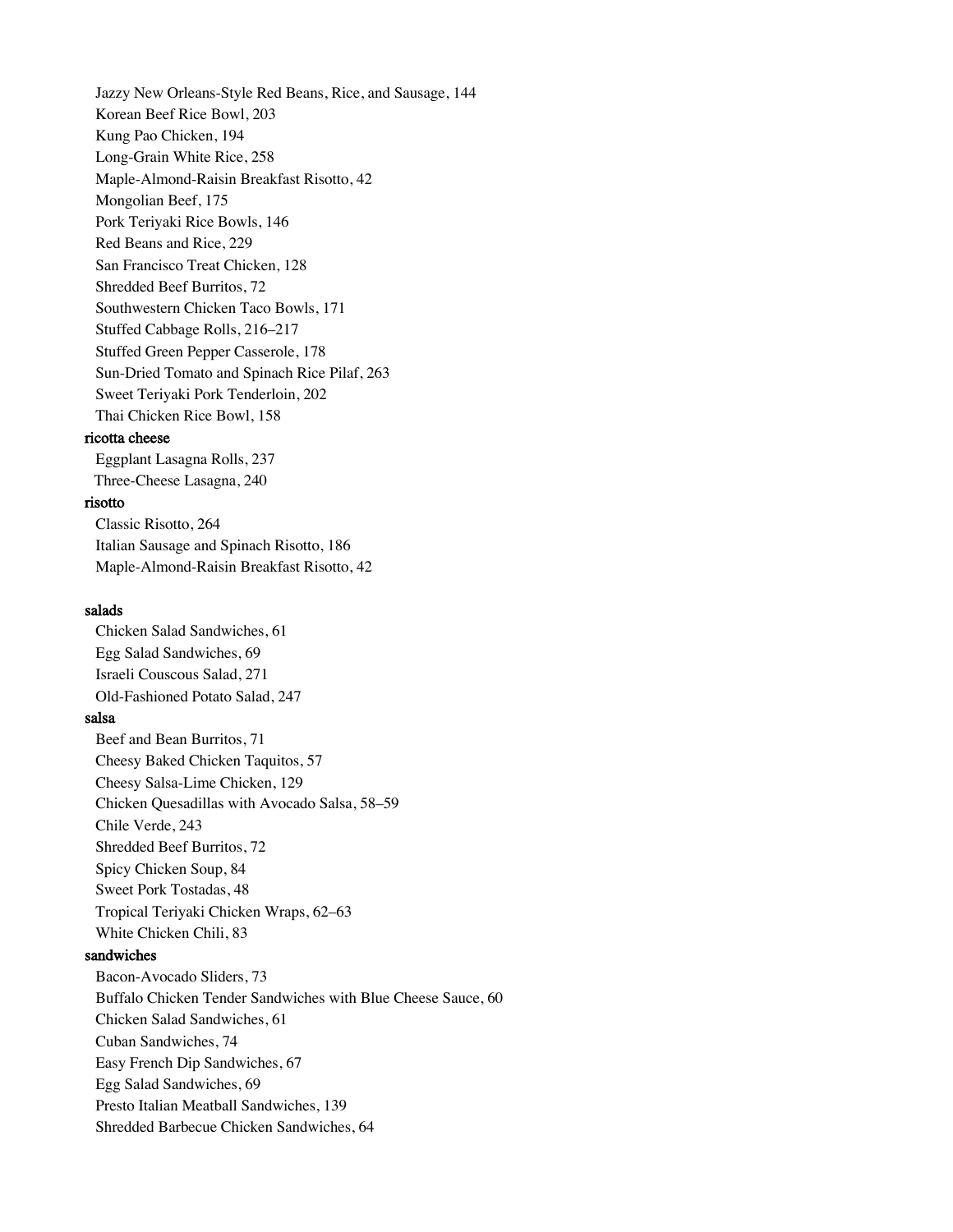Steak and Cheddar Sandwiches, 76 Sweet-and-Spicy Sloppy Joes, 70 Three-Ingredient Pulled Pork, 66 sausage Bow Tie Pasta with Sausage, 182 Creamy Sausage Tortellini, 179 Italian Sausage and Spinach Risotto, 186 Jazzy New Orleans-Style Red Beans, Rice, and Sausage, 144 Lighter Zuppa Toscana, 86 Louisiana Gumbo, 81 Mexican Breakfast Casserole, 41 Pumpkin, Chorizo, and Black Bean Soup, 116 Ready-When-You-Are Spaghetti with Ragù, 125 Red Beans and Rice, 229 Sausage, Kale, and White Bean Soup, 106 Three-Cheese Lasagna, 240 sliders, as Bacon-Avocado Sliders, 73 spinach Chicken and Gnocchi Soup, 82 Creamy Red Lentil Soup, 103 Creamy Sausage Tortellini, 179 Italian Sausage and Spinach Risotto, 186 Italian Wedding Soup, 109 Lighter Zuppa Toscana, 86 Minestrone Soup, 93 Parmesan, Spinach, and Tomato Egg Muffins, 43 Stuffed Green Pepper Casserole, 178 Sun-Dried Tomato and Spinach Rice Pilaf, 263 Tuscan Garlic Chicken Fettuccine, 198 squash Butternut Squash Soup with Chicken and Orzo, 85 Spaghetti Squash Matrichana, 201 strawberries Strawberry Applesauce, 274 Strawberry Cheesecake with Oreo Cookie Crust, 286–287 sweet potatoes, as Parslied Sweet Potatoes, 253 Swiss cheese Chicken Cordon Bleu "Bake," 155 Creamy Swiss Onion Soup, 95 Cuban Sandwiches, 74 tacos Barbecue Beef Brisket Tacos, 55

Carne Asada Tacos, 52 Carnitas Street Tacos, 50–51 Cheesy Baked Chicken Taquitos, 57 Greek Tacos, 53 Ground Beef Tacos, 54 Shredded Chicken Taco Filling, 49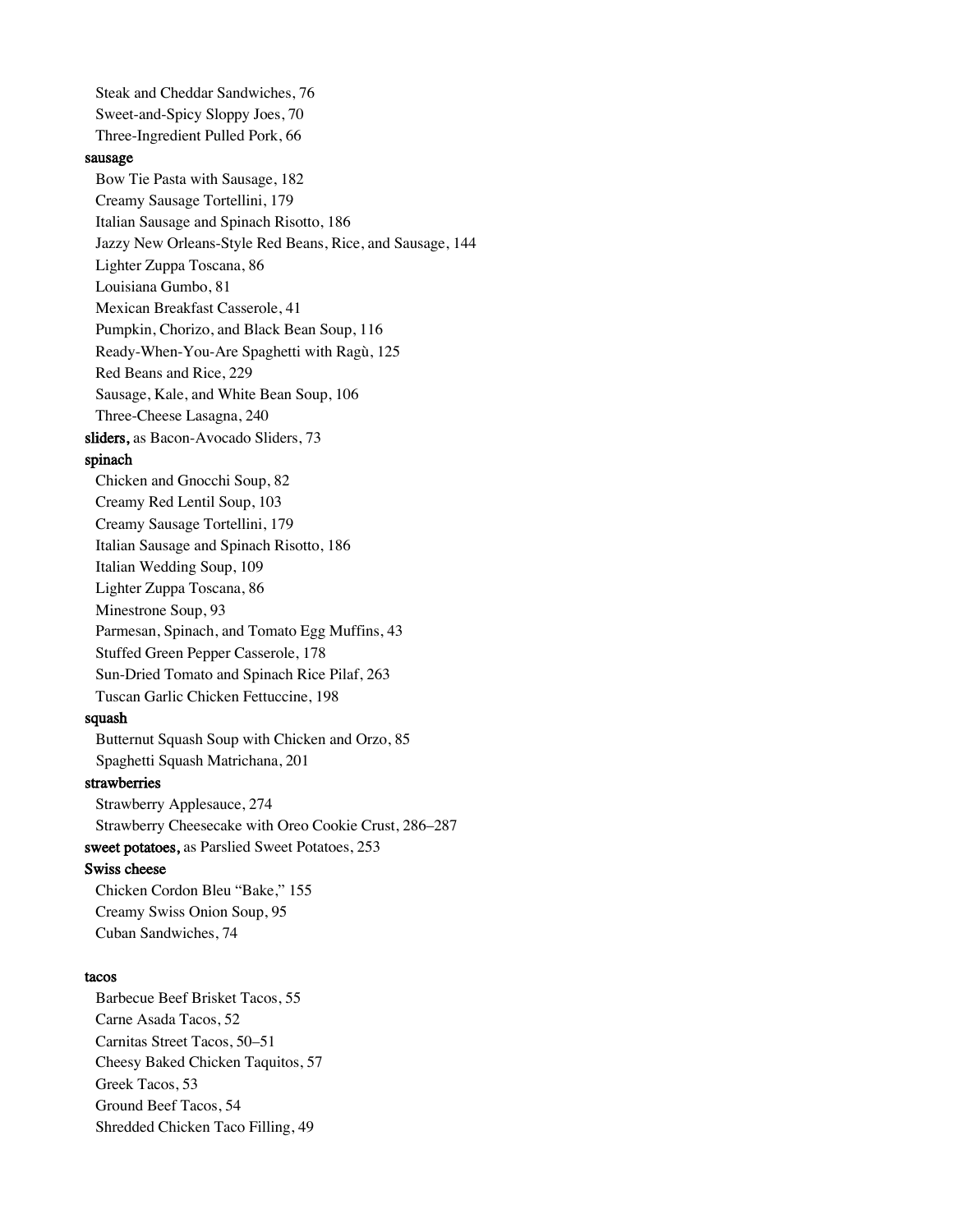Southwestern Chicken Taco Bowls, 171 Sue's Hearty Taco Soup, 118 tikka masala, as Chicken Tikka Masala and Rice, 142 tomatoes, crushed All-American Beef Stew, 90 Bow Tie Pasta with Sausage, 182 Chili con Carne, 89 Marinara Chicken with Melted Mozzarella, 169 Minestrone Soup, 93 Pasta Fagioli, 92 Penne and Quick Homemade Marinara Sauce, 200 Ratatouille Soup, 117 Sweet-and-Spicy Sloppy Joes, 70 13-Bean Soup, 104 tomatoes, diced Bean with Bacon Soup, 102 Braised Paprika Chicken, 167 Brown Rice Fiesta Bake, 238 Butternut Squash Soup with Chicken and Orzo, 85 Cabbage Patch Stew, 101 Chicken Cacciatore, 231 Chicken Enchilada Pasta, 156 Chicken Quesadillas with Avocado Salsa, 58–59 Creamy Golden Mushroom Soup, 119 Creamy Red Lentil Soup, 103 Creamy Sausage Tortellini, 179 Greek Tacos, 53 Hearty Beef and Barley Soup, 91 Home-Style Vegetable Beef Soup, 121 Indian Butter Chicken, 162 Italian Sausage and Spinach Risotto, 186 Louisiana Gumbo, 81 Minestrone Soup, 93 Parmesan, Spinach, and Tomato Egg Muffins, 43 Pepperoni Pizza Pasta, 185 Pumpkin, Chorizo, and Black Bean Soup, 116 Quick Turkey Chili, 87 Shredded Chicken Taco Filling, 49 Southwestern Chicken Taco Bowls, 171 Spaghetti Squash Matrichana, 201 Spicy-Cheesy Chicken Spaghetti, 197 Spicy Chicken Soup, 84 Stuffed Cabbage Rolls, 216–217 Stuffed Green Pepper Casserole, 178 Sue's Hearty Taco Soup, 118 Tamale Pie, 176 Three-Cheese Lasagna, 240 tomatoes, fire-roasted Bean with Bacon Soup, 102